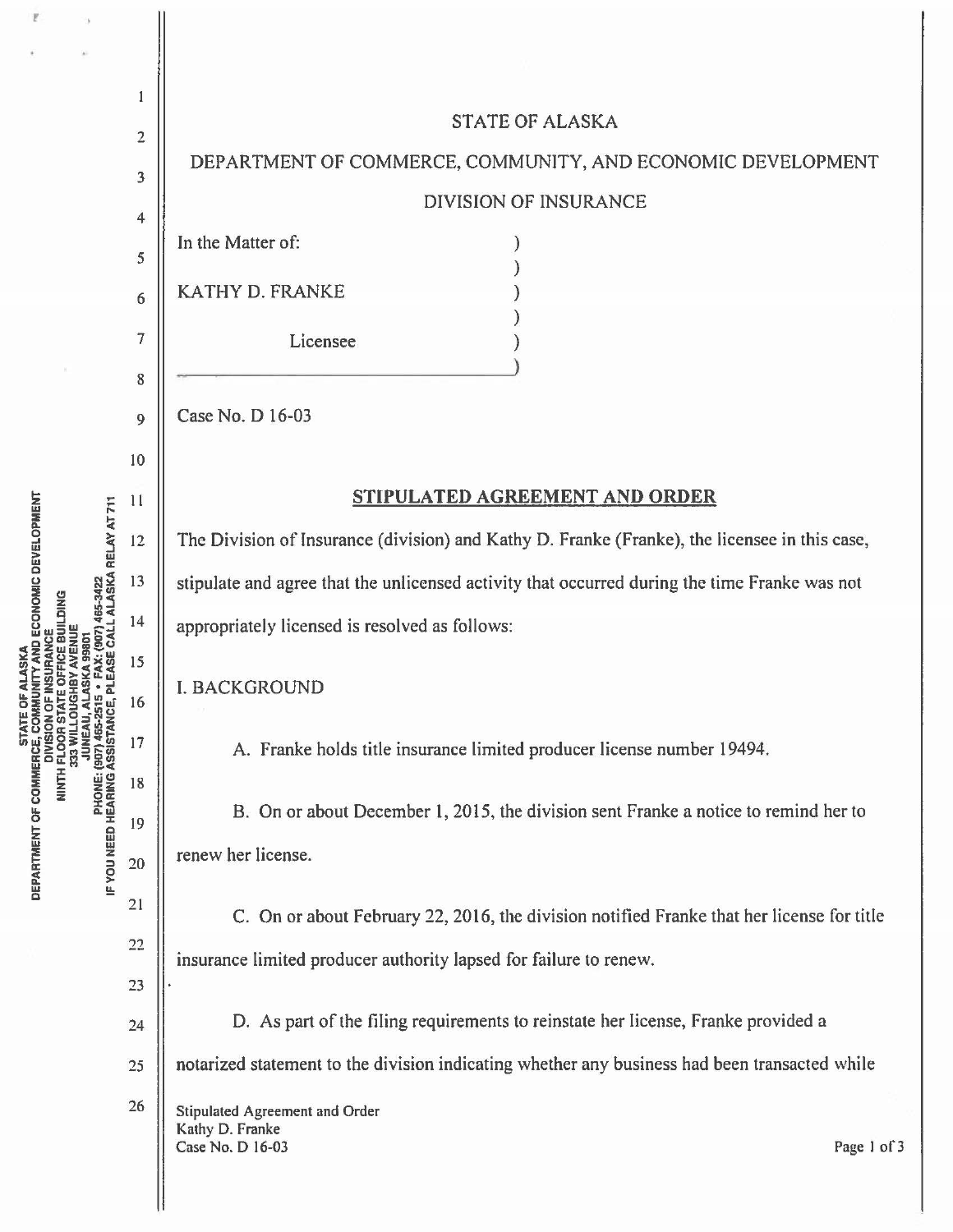2

 $\overline{1}$ 

3

4

5

6

7

8

9

IO

 $\overline{11}$ 

12

13

 $14$ 

15

16

17

18

19

20

 $21$ 

22

23

24

25

26

Franke was not appropriately licensed. This statement indicated that 19 policies were written between February 21, 2016 and March 3, 2016 with \$7,702.20 earned in compensation. Additionally, Franke informed the division that one of these transactions was completed without commission and six other transactions had not yet been sent or collected. All of these transactions subject Franke to civil penalties under AS 21.27.440.

IL TERMS OF AGREEMENT

1. Franke agrees to pay a civil penalty under AS 21.27.440 in the amount of \$10,276.27 with \$5,276.27 suspended for the unlicensed activity that occurred between February 21, 2016 and March 3, 2016. The unsuspended penalty of \$5,000.00 is payable within six months from the time Franke is notified that the director has signed the order approving this agreement.

2. In the event Franke violates Alaska's insurance laws during the next two years, the suspended portion of the penalty referenced in paragraph 1 will be reinstated. Franke also will be subject to any and all sanctions authorized by the insurance laws including imposition of additional penalties.

3. By signing this agreement, Franke understands and agrees that any failure to comply with the conditions of this agreement will be grounds to revoke, suspend, or not renew Alaska title insurance limited producer license number 19494.

4. Franke understands that this agreement is not binding on the parties unless and until the director signs the order approving the agreement.

Stipulated Agreement and Order Kathy D. Franke Case No. D 16-03 Page 2 of3